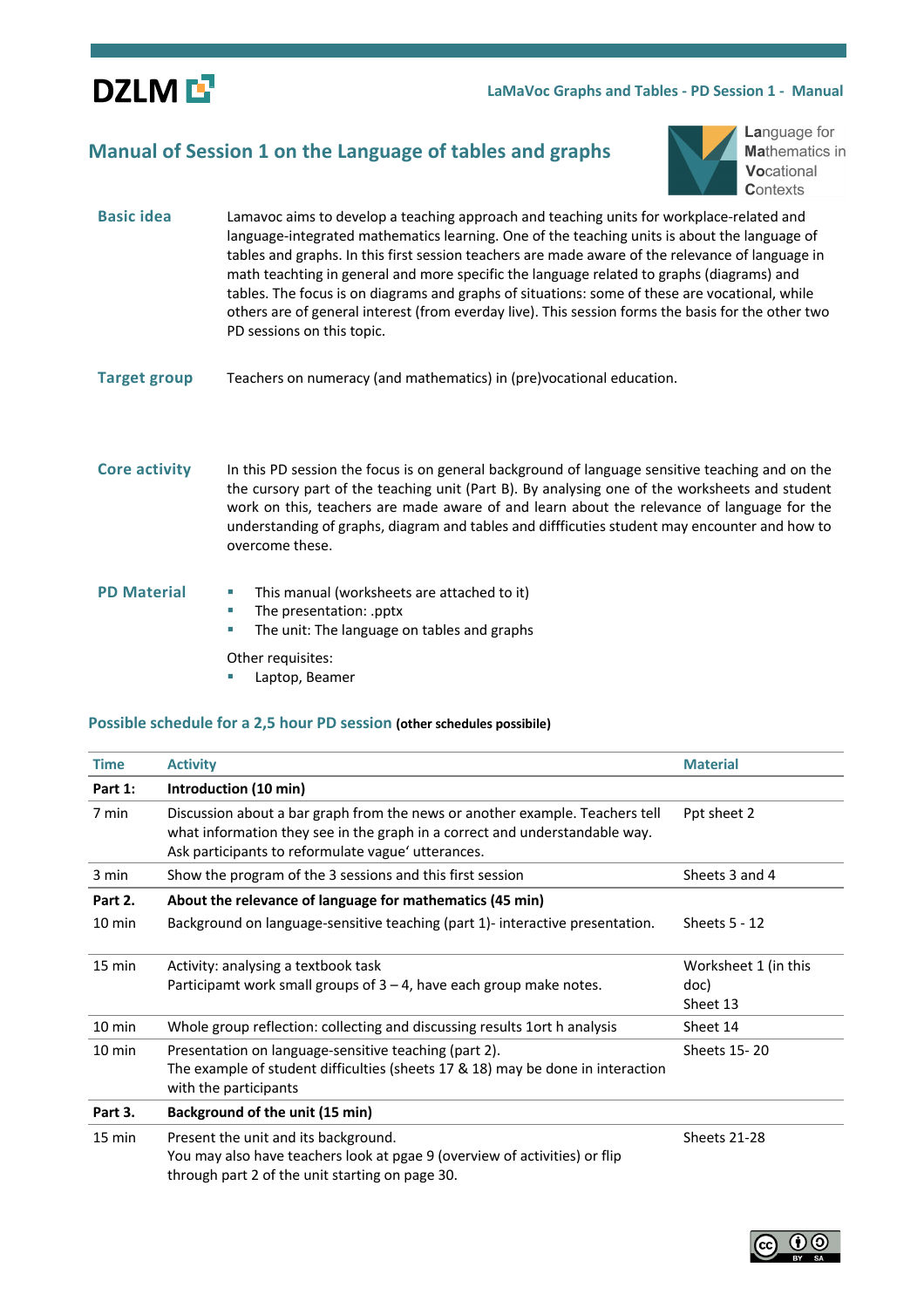

| Part 4.          | Activity using worksheets and student work (30 min)                                                                                                                                            |                                 |
|------------------|------------------------------------------------------------------------------------------------------------------------------------------------------------------------------------------------|---------------------------------|
| $10 \text{ min}$ | In small groups teachers do the tasks on the worksheet (9 in the unit)<br>themselves. They reflect on the language demands and expected student<br>difficulties.                               | Sheets $29 + 30$<br>Worksheet 2 |
| 20 min           | Think Pair Share using student answers                                                                                                                                                         | Sheet 31<br>Worksheet 3         |
| Part 5           | Scaffolding (10 min)                                                                                                                                                                           |                                 |
| $10 \text{ min}$ | Present and dicuss scaffolding as a means to support students language                                                                                                                         | <b>Sheets 32-35</b>             |
| Part 6           | Teaching practice (30 min)                                                                                                                                                                     |                                 |
| 15 min           | Teachers (in the whole group) discuss to what extend and in what way they<br>apply a language senstive approach in their own teaching practice                                                 | Sheets 36 and 37                |
| 15 min           | In small groups teachers start to design a language sensitive teaching activity<br>to try out in their class (finihing the design and trying it in class is howmework<br>fort he next session) | Sheet 38 (and 40)               |
| Part 7           | <b>Reflection and looking forward</b>                                                                                                                                                          |                                 |
| $10 \text{ min}$ | Look back an reflect on this session (you may have teachers write a tip and a<br>top) and look forward and present the homeworktask                                                            | Sheet 39 - 41<br>Worksheet 4    |

 $\odot$ 

**Open source** We love to share the materials. Please (re)use the materials under the CC-BY-SA licence (https://creativecommons.org/licenses/).

#### **Further reading**

<sub>cc</sub>

- Swan, M., Pitts, J., & Fraser, R. (1985). The language of functions and graphs. An examination module for secondary schools. Manchester: Shell Centre for Mathematical Education. https://www.mathshell.com/publications/tss/lfg/lfg\_teacher.pdf
	- § Wijers, M., & Jonker, V. (2019). The language of graphs and tables. Language-oriented mathematics teaching in professionally oriented contexts. Paper presented at the Educating the Educators (third international conference), Freiburg, Germany. www.fi.uu.nl/publicaties/literatuur/2019\_presentation\_ete\_freiburg\_lamavoc\_graphs.pdf

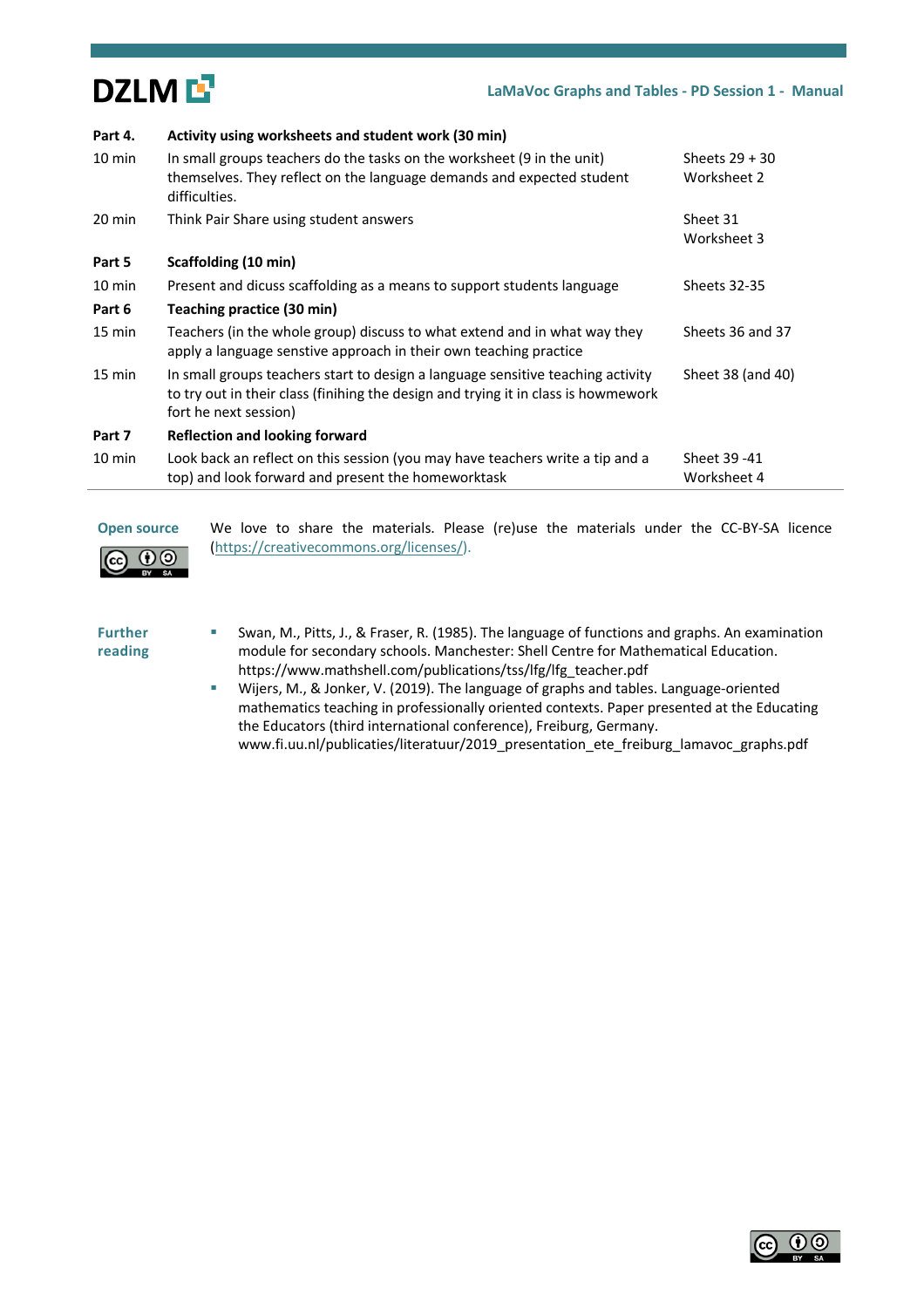

# **Worksheet 1 Analysis of a textbook task**



- a. Which country has the lowest unemployment rate?
- b. What percentage of the labor force in France is unemployed?
- c. Which country has an unemployment rate of approximately 11%?
- d. Which population group has the highest unemployment rate in all countries?
- e. What percentage of the Italian labor force under the age of 25 is unemployed?

In small groups analyse this task:

• What types of language are used in the unemployment task?

• Look at the problem through the eyes of the students: what might be difficult for them?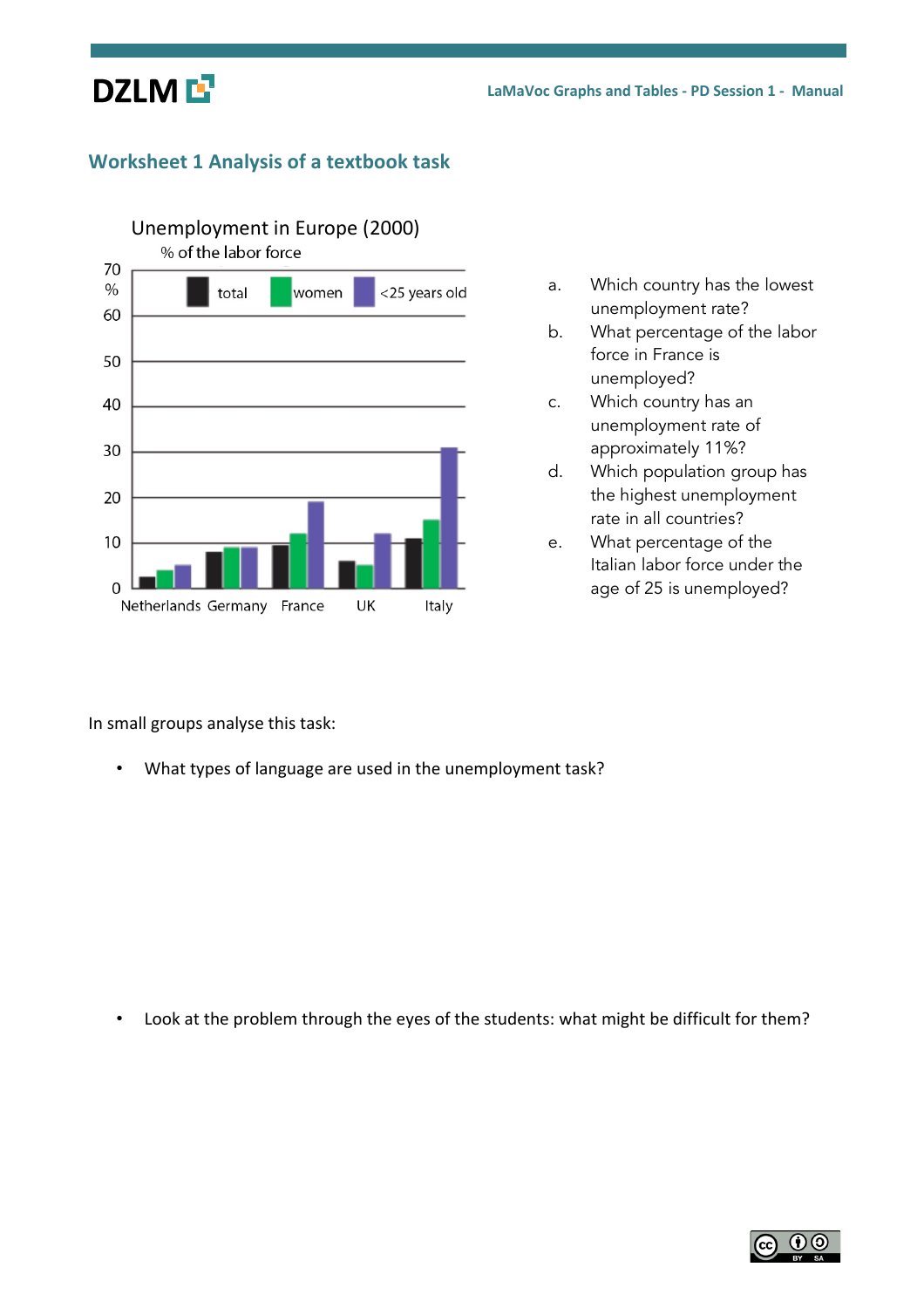# **DZLME**

# **Worksheet 2 – student activity from the unit**



- With a partner do the tasks on this worksheet
- Reflect on the language needed
- What students answers and difficulties do you expect?

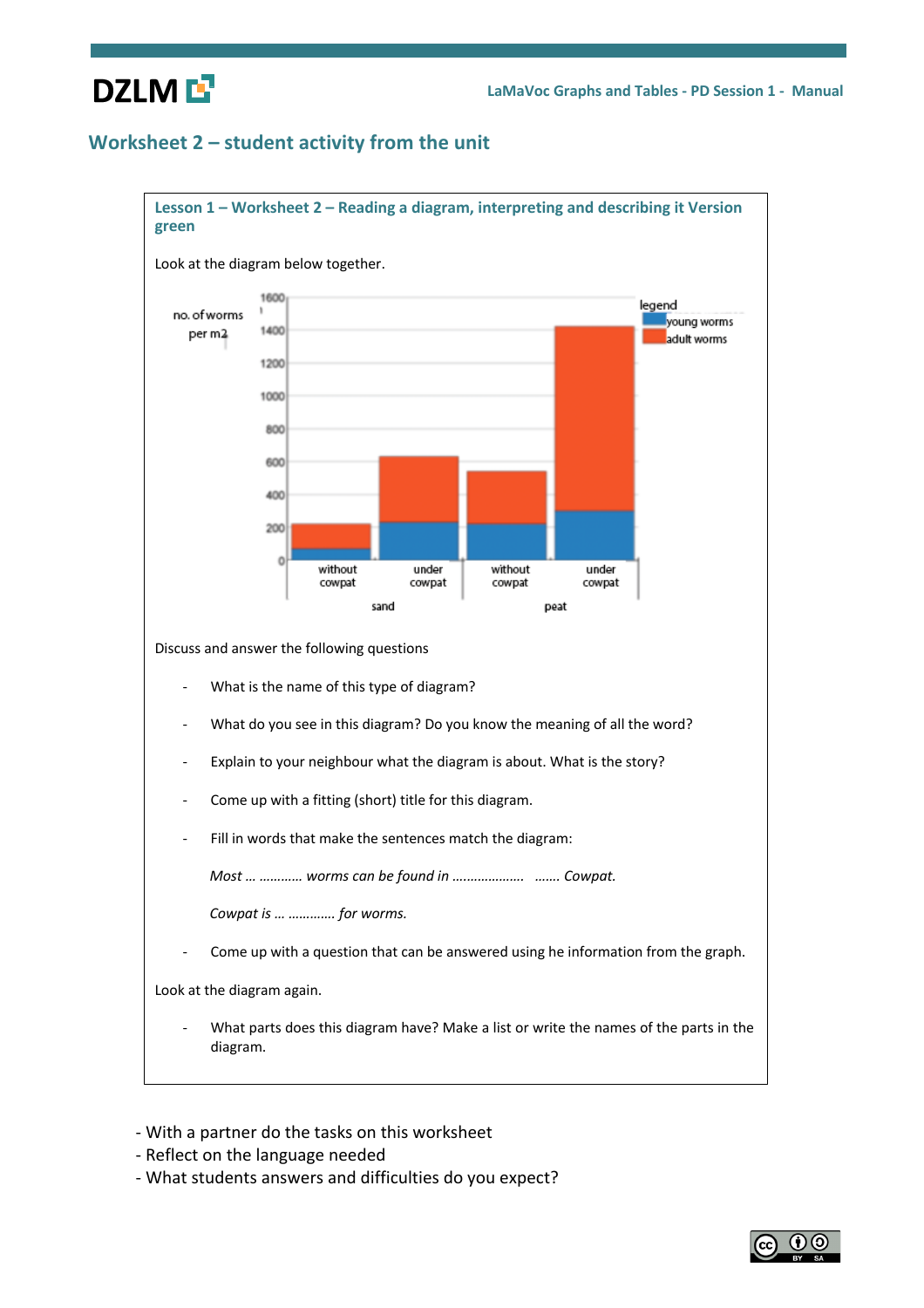

# **Worksheet 3 – students answers on part of worksheet**

**Students answers of the question: what is this diagram about?**

*Student 1*: **Number of worms in the cowpat Young/adult worms**

*Student 2: About cowpat and sand and peat* 

*Student 3:* How many worms there are in different types of sand

*Student 4:* **Number of worms per m2**

*Student 5:* About worms in something the number

*Student 6: How many worms can be in diferent types of soil*

*Student 7:* **There are worms in the table per m<sup>2</sup>**

- Individually: order the students' answers from best to worst
- In pairs: share your orderings and your reasons behind it and together make a list of language related difficulties the student work shows.